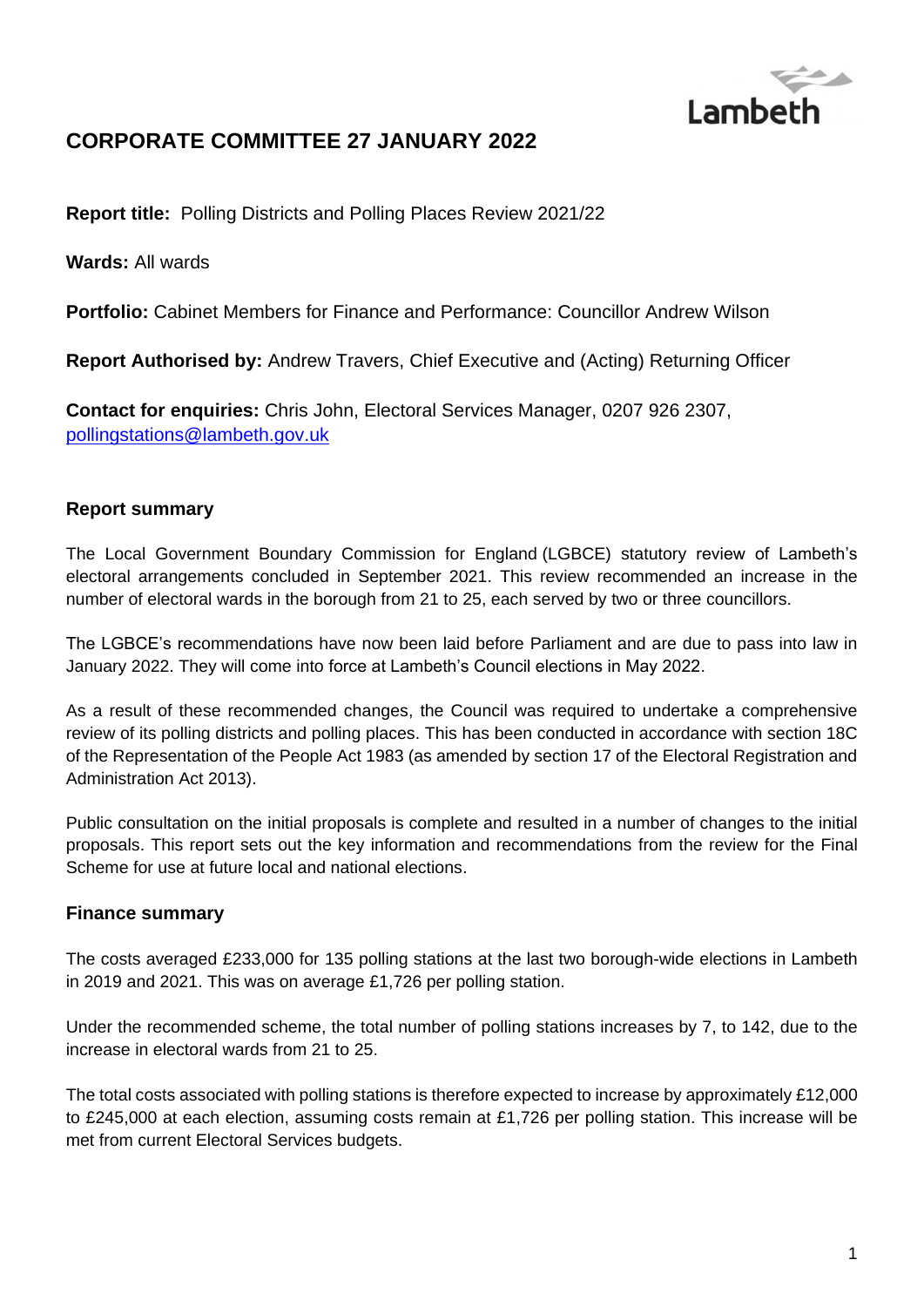## **Recommendations**

- 1. To agree proposed polling district boundaries and polling places for each of the 25 new wards.
- 2. To adopt the polling districts and polling places scheme, as set out in Appendix A, in full.

## **1. CONTEXT**

- 1.1 The Local Government Boundary Commission for England (LGBCE) have completed their comprehensive review of Lambeth's electoral arrangements and published final recommendations for the number of electoral wards, ward boundaries and numbers of councillors on 14 September 2021.
- 1.2 These recommendations are subject to final approval by Parliament, expected in January 2022, although this is a formality. The 25 new wards will therefore come into effect at the next council elections, 5 May 2022.
- 1.3 Implementation of the new ward boundaries required a statutory review of Lambeth's polling districts and polling places. As existing polling district boundaries do not align with the new wards, polling districts needed to be reviewed in detail and significant revisions needed to be made.
- 1.4 Lambeth currently has:
	- 21 Electoral Wards
	- 95 Polling Districts
	- 90 Polling Places (venues)
	- 135 Polling Stations (singles, doubles, triples, & quadruples)
- 1.5 The initial proposals and final recommendations are based on the following considerations and guidelines as set by the Electoral Commission:
	- Consideration of the number of electors allocated to a polling station
	- Suitability of polling places for use as polling stations, a station should have a maximum of 2,500 voters
	- All voters to have a relatively equal access to a polling station
	- All polling places to be accessible for disabled voters
	- Future changes to population
- 1.6 In addition to the guidelines set out by the Electoral Commission, Lambeth Council Electoral Services set out the following additional criteria:
	- Each polling place should be within 10 minutes walking distance for allocated voters as far as possible.
	- No polling station should have less than 1,000 electors allocated to it unless exceptional circumstances apply.
- 1.7 The Electoral Commission uses specific terminology:
	- **Polling District** 'A geographical area created by the sub-division of a UK Parliamentary constituency for the purposes of a UK Parliamentary election.'
	- **Polling Place** 'The building or area in which polling stations will be selected by the (Acting) Returning Officer.'
	- **Polling Station** 'The room or area within the polling place where voting takes place. Unlike polling districts and polling places which are fixed by the local authority, polling stations are chosen by the relevant Returning Officer for the election.'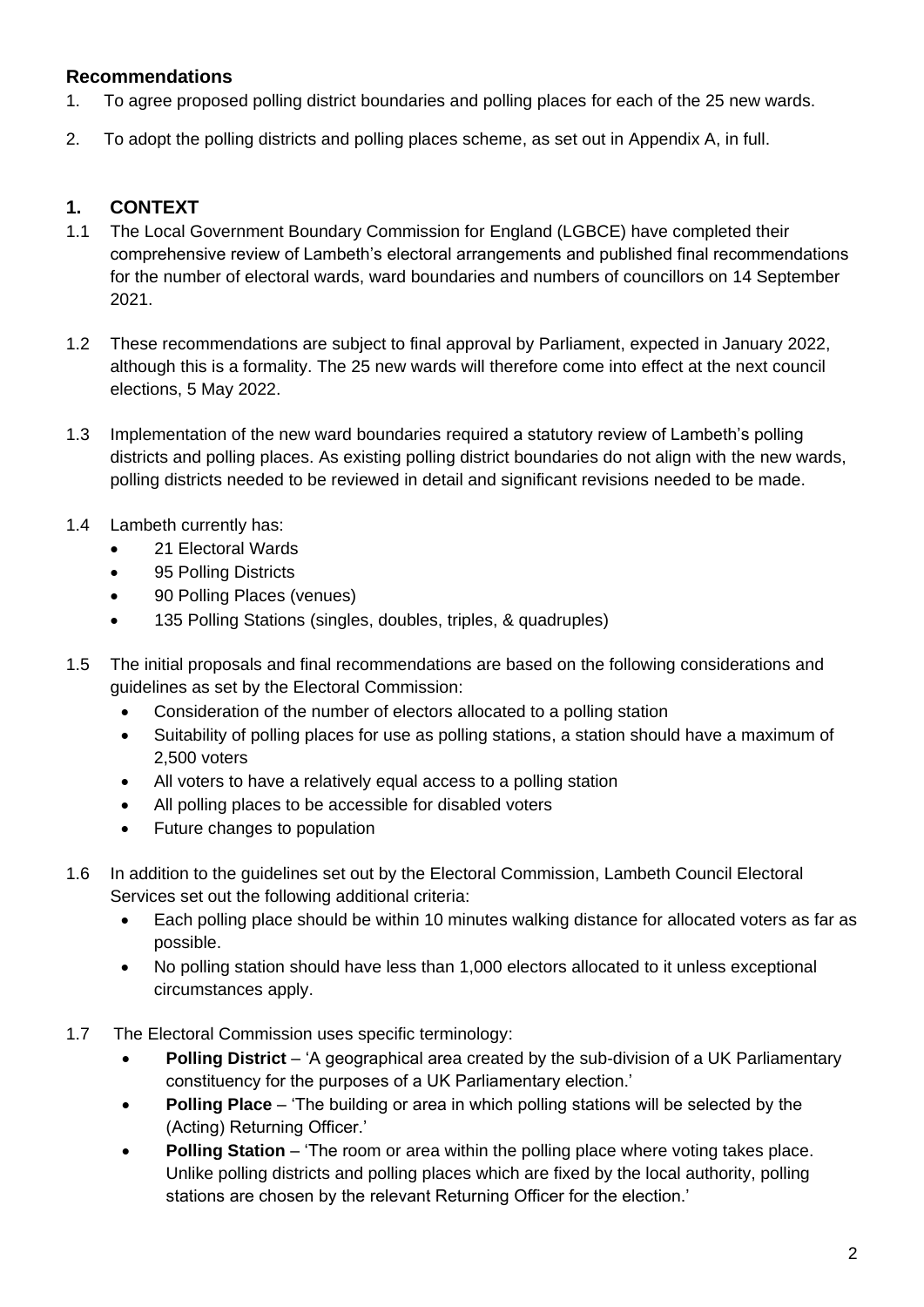1.8 The recommendations from this review are being presented to Corporate Committee as the responsible committee for discharging Council functions relating to elections.

## **2. PROPOSALS AND REASONS**

- 2.1 For the 25 new electoral wards, Lambeth proposes:
	- 113 Polling Districts
	- 102 Polling Places
	- 142 Polling Stations (single & double stations only)
- 2.2 Of the 102 polling places, 74 venues have previously been used in previous elections and 28 are new venues.
- 2.3 The review began with a pre-consultation exercise in September 2021. The Council wrote to key stakeholders, including residents, councillors, election agents, political parties, polling place contacts, election staff and disability organisations, requesting views and alternative suggestions. Formal consultation then took place between 29 October and 20 November 2021.
- 2.4 45 representations were received during formal consultation which resulted in a number of changes to the proposals and are detailed in Appendix B.
- 2.5 Of the 25 wards, no representations were received for: Clapham Common & Abbeville, Clapham East, Kennington, Myatt's Fields, Stockwell East, Stockwell West & Larkhall, Streatham St Leonard's, and Vauxhall.
- 2.6 A borough-wide representation was submitted by Councillor from Knight's Hill Ward, Jackie Meldrum, asking for Low Traffic Neighbourhoods (LTNs) to be considered when selecting polling places. However, given the aim of providing polling places within 10 minutes walking distance, voters would not generally be expected to drive to their polling station. It was also observed that adding LTNs to the selection criteria could preclude the use of otherwise suitable venues. LTNs were not, therefore, considered for this review.
- 2.7 The following representations were taken into account for the final scheme recommendations and are covered in greater detail in the Final Scheme Report (Appendix A):

## 2.8 **Brixton Acre Lane Ward**

*Sudbourne Primary School (Polling District BAL4)*

• Councillor Martin Tiedemann asked that Sudbourne Primary School is not used and suggested using Lambeth's Civic Centre or Corpus Christi Church Hall instead.

Suggested Action: Corpus Christi Church Hall was investigated and is suitable for a double station. It is therefore recommended for use going forward.

## 2.9 **Brixton North Ward**

*St John's Angell Town C.E. Primary School (Polling District BNT4)*

• Helen Hayes MP strongly supports using St John's Angell Town C.E. Primary School as a polling place for this polling district.

#### *Grove Adventure Playground/Marcus Lipton Youth Centre (Polling District BNT5)*

• Helen Hayes MP supported using Loughborough Primary School instead of the initially proposed Grove Adventure Playground due to its previous use and visibility.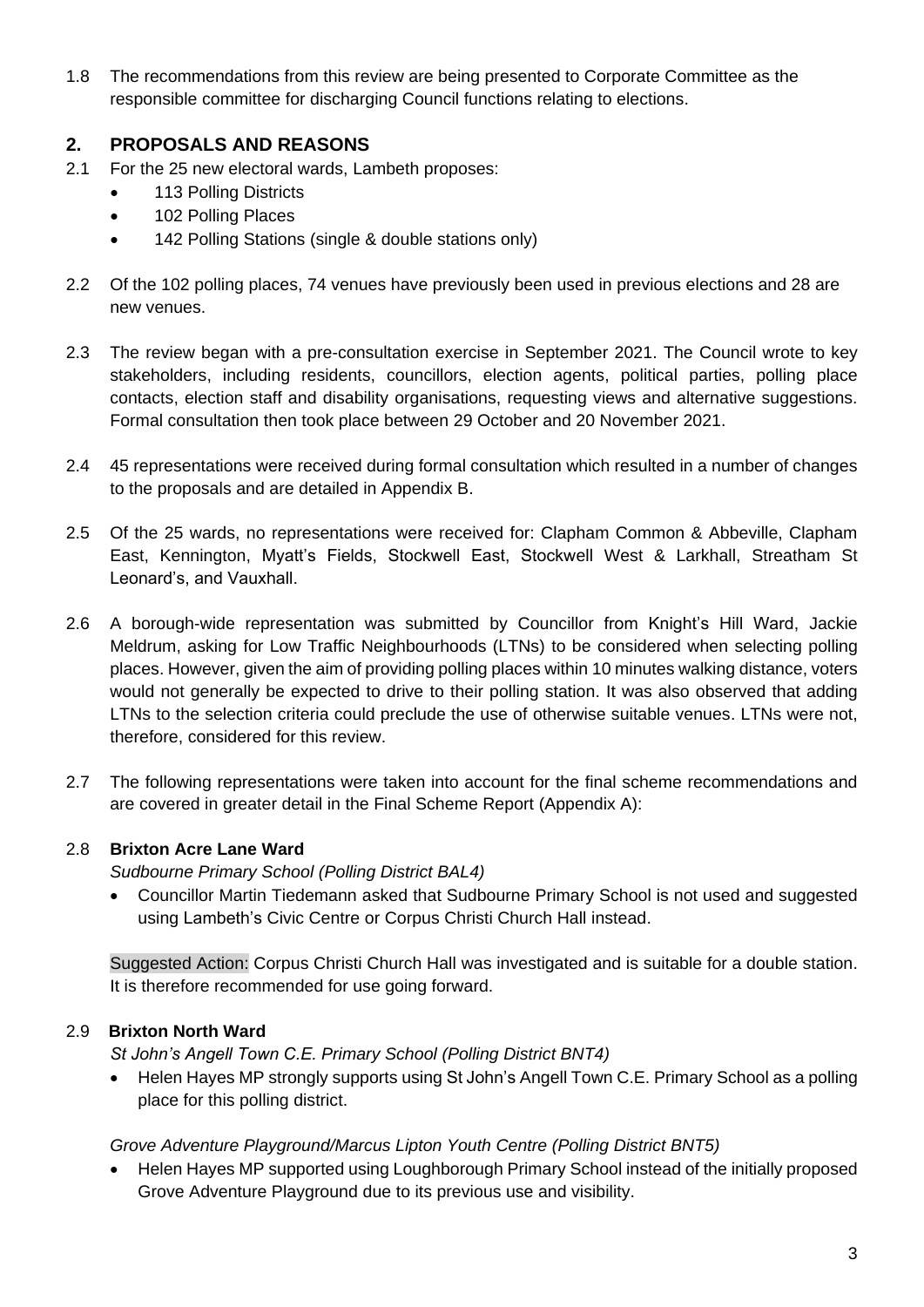Suggested Action: Further investigation highlighted that Marcus Lipton Youth Centre was more suitable as a polling place than Grove Adventure Playground, due to its larger space, good visibility and the likely need to accommodate a double polling station in future. Using Marcus Lipton Youth Centre instead of Loughborough Primary School would also prevent disruption to school activities when elections take place. Marcus Lipton Youth Centre is therefore recommended as the polling place for BNT5.

### 2.10 **Brixton Rush Common Ward**

*Holmewood Nursery School (Polling District BRC5 & BRC6)*

• Councillor Martin Tiedemann asked that Holmewood Nursery is not used due to disruption to its activities. Roupell Park Community Hall, Christ Church, and Brixton Hill United Reformed Church were suggested as alternative venues.

Suggested Action: Roupell Park Community Centre was investigated and met the criteria for use. As a result of changes elsewhere in the ward, an additional polling district has been created. It is therefore recommended that Roupell Park Community Centre is used for BRC6 and Holmewood Nursery is not used at elections in future.

## 2.11 **Brixton Windrush Ward**

*Brixton Library (Polling District BWR1 & BWR3)*

- MP Helen Hayes strongly supported using Brixton Library as a polling place for BWR3 polling district but suggested using Brixton Recreation Centre for BWR1, due to commuter patterns around Brixton Tube Station.
- Councillor Scarlett O'Hara supported using Brixton Library as a polling station due to its location but suggested Brixton Community Base and/or Dexter Adventure Playground as additional/alternative venues.

#### *Hill Mead Primary School (Polling District BWR2)*

• MP Helen Hayes and Councillor Scarlett O'Hara both supported using Hill Mead Primary School as the polling place for BWR2.

Suggested Action: No evidence could be identified of an adverse impact on voting at Brixton Library due to commuter patterns and these were not part of the selection criteria. Brixton Rec was considered less favourably located and does not have room availability at ground level, therefore raising accessibility issues.

Brixton Community Base and the Dexter Adventure Playground were investigated. Due to its good location and shorter walking distances for voters in this part of the ward, Dexter Adventure Playground is recommended as the polling place for BWR3.

## 2.12 **Clapham Park Ward**

*Richard Atkins Primary School (Polling District CPK2 & CPK3)*

• Councillors Martin Tiedemann, Adrian Garden, and Edward Davie submitted representations against using Glenbrook and Richard Atkins Primary schools in this ward and put forward All Saints Church, and Clapham Park Cube as alternatives.

Suggested Action: All Saints Church did not want to be used as a polling place, but Clapham Park Cube is available and suitable for use as a double station. Due to walking distances, it is recommended as a double station for CPK2 & CPK3, rather than replacing Glenbrook Primary School. However, it is recommended that Richard Atkins Primary School is not used at future elections.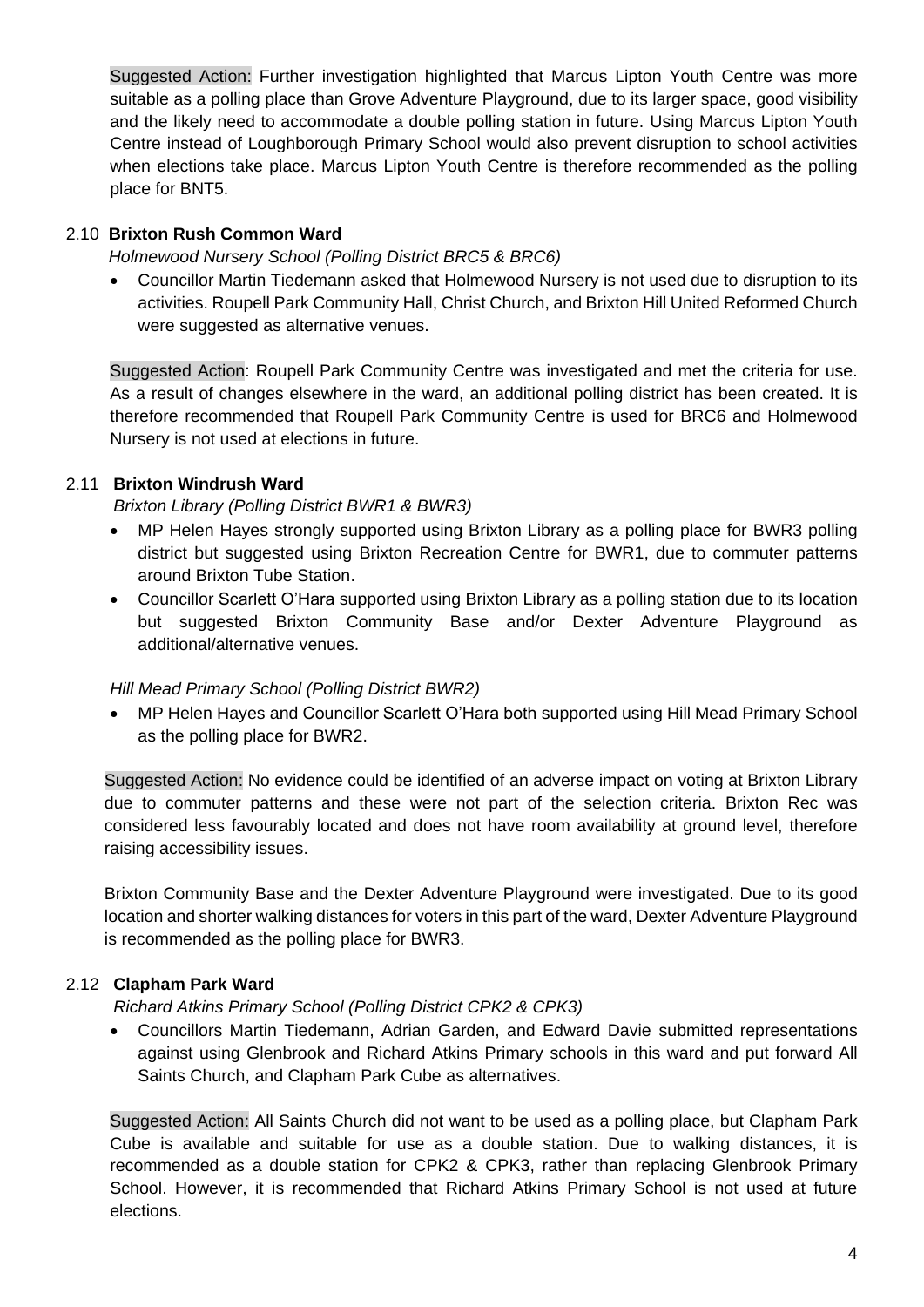## 2.13 **Clapham Town Ward**

*Macaulay C.E. Primary School (Polling District CTN3)*

• A resident requested that Macaulay C.E. Primary School is not used as it disrupts education activities. However, no alternative was put forward by the resident and none could be identified.

Suggested Action: The school will need to continue as the designated polling place for this polling district unless and until suitable alternatives are identified.

## 2.14 **Gipsy Hill Ward**

*Emmanuel Youth and Community Centre (Polling District GHL1)*

- MP Helen Hayes strongly supported the proposal.
- West Norwood Forum agreed with the designation of Emmanuel Youth and Community Centre instead of Elm Wood Primary School.

## *Berridge Road Estate Community Resource Centre (Polling District GHL3)*

• MP Helen Hayes strongly supported the proposal.

## *Paxton Primary School (Polling District GHL4)*

- MP Helen Hayes strongly supported the proposal.
- West Norwood Forum asked that Paxton Primary School not be used and suggested Christchurch Gipsy Hill, Central Hill Community Youth Hub, or Upper Norwood Library Hub as alternatives.

Suggested Action: In addition to the above, the West Norwood Forum suggested increasing the number of polling stations for this ward from four to five, based on its overall size and geography. However, the review found no evidence in support of this and doing so would not be in keeping with the review criteria. All alternative polling place suggestions for this ward were investigated in detail but they were either not available or unsuitable for other reasons, as detailed in the final scheme report.

Emmanuel Youth and Community Centre is therefore recommended instead of Elm Wood Primary School, to reduce the impact on schooling. Paxton Primary School is recommended to continue serving GHL4 as suggested alternatives were not well located.

#### 2.15 **Herne Hill & Loughborough Junction Ward**

*St Matthew's Church Hall (Polling District HHL1)*

• MP Helen Hayes strongly supported the proposal.

*St Saviour's Church Hall (Polling District HHL2)*

• MP Helen Hayes strongly supported the proposal.

*Jessop Primary School (Polling District HHL3)*

• MP Helen Hayes strongly supported the proposal.

#### *St Jude's Primary C.E. School (Polling District HHL4)*

- MP Helen Hayes strongly supported the proposal.
- A resident and a previous Presiding Officer also supported using this location.

Suggested Action: All of the above are designated as polling places for this ward. No alternatives were put forward during consultation.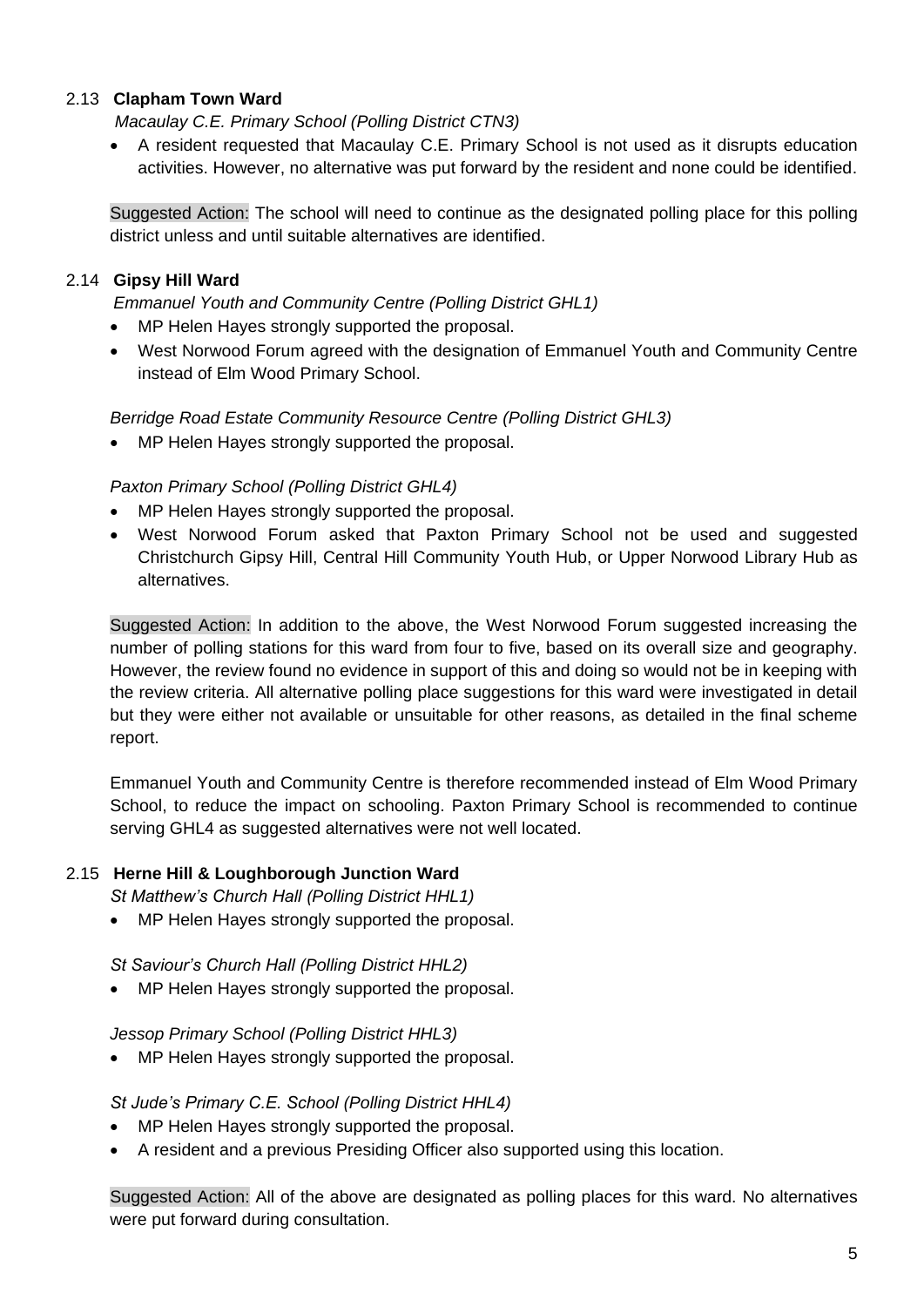## 2.16 **Knight's Hill Ward**

*St Peter's Church Crypt (Polling District KNH1)*

- MP Helen Hayes strongly supported the proposal.
- Councillor Jackie Meldrum asked that boundaries be amended slightly so that St Julian's Farm Road is split between two polling districts instead of three.
- The West Norwood Forum supported the retention of St Peter's Church Crypt but also suggested Macintosh Court as an additional/alternative venue.

#### *West Norwood Health & Leisure Centre (Polling District KNH2)*

- MP Helen Hayes and Councillor Jackie Meldrum made representation against using West Norwood Health & Leisure Centre, due to its location. They both suggested retaining St Luke's Church as a polling place instead.
- The West Norwood Forum supported the use of West Norwood Health & Leisure Centre, whilst recognising continued suitability of St Luke's Church and suggesting a number of alternatives.

#### *West Norwood Fire Station Polling District (KNH3)*

- MP Helen Hayes strongly supported the proposal.
- Councillor Jackie Meldrum requested that the district boundaries be amended so that residents in Joe Hunte Court did not have an excessive walking distance to vote.
- The West Norwood Forum supported using West Norwood Fire Station but put forward Cheviot Gardens Community Room as an additional/alternative location.

#### *Crown Lane Primary School (Polling District KNH4)*

- MP Helen Hayes strongly supported the proposal.
- Councillor Jackie Meldrum asked for the boundaries to be checked to ensure all sections of Truslove Road were included in the district.
- The West Norwood Forum were not in favour of using the school and put forward The British Home care home as an alternative.

## *St Luke's C.E. Primary School (Polling District KNH5)*

- MP Helen Hayes strongly supported the proposal.
- Councillor Jackie Meldrum made representation in favour of extended the boundaries for this polling district further south.
- The West Norwood Forum were not in favour of using this location as a polling place.

Suggested Action: It is agreed that an additional polling district and polling place are needed for this ward due to excessive walking distances in its north-eastern section. It is recommended that an updated KNH2 polling district now includes the north-east part of the ward, with those electors voting at the West Norwood Health & Leisure Centre. St Luke's Church continues as a polling place for a revised KNH3 polling district. Minor changes to street boundaries are also recommended for voter consistency. No further changes are recommended in relation to the other initially proposed polling places.

## 2.17 **Oval Ward**

#### *Ashmole Primary School (Polling District OVL4)*

• Several resident representations were made against designating Ashmole Primary School as polling place for OVL4. These all put forward Bolney Meadow Community Centre or Tate South Library instead.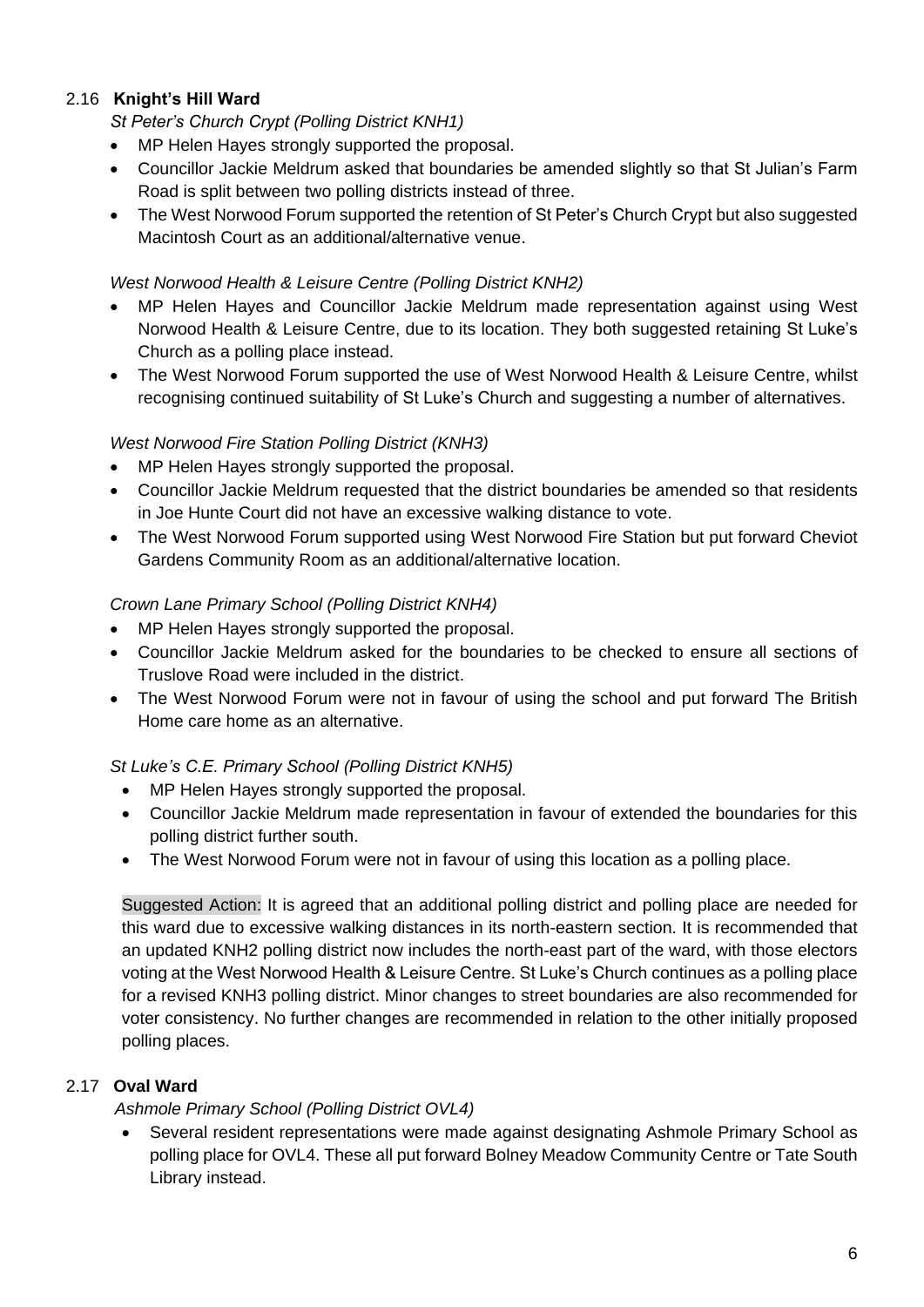Suggested Action: Bolney Meadow Community Centre is recommended as the polling place for OVL4 instead of Ashmole Primary School due to excessive walking distances for voters.

## 2.18 **St Martin's Ward**

*Deronda Hall (Polling District SMA2)*

- MP Helen Hayes supported using Deronda Hall but raised concerns around its visibility from the main road.
- A resident commented on the ward boundaries and ward name.

*The Salvation Army Church (Polling District SMA4)*

- MP Helen Haves supported the proposal.
- West Norwood Forum noted the Salvation Army Hall had been closed for some time and commented on its availability. However, has been confirmed as available during the review.

Suggested Action: Both of the above venues are recommended as polling places for St Martin's ward. Appropriate street signage will be provided for Deronda Hall and availability of the Salvation Army Hall has been confirmed.

## 2.19 **Streatham Common & Vale Ward**

*St Andrew's R.C. Primary School (Polling District SCV1)*

• A resident made a representation in support of using of St Andrew's R.C. Primary School, based on its location and previous use at elections.

Suggested Action: St Andrew's R.C. Primary School should continue to be used as a polling place for this ward. No alternatives have been put forward during consultation.

## 2.20 **Streatham Hill East Ward**

*Streatham Wells Primary School (Polling District SHE1) The Livity School (Polling District SHE3) Hitherfield Children's Centre (Polling District SHE4)*

• A resident made a representation against using schools as polling stations in general. St Simon & St Jude's Church, Streatham Hill Theatre and Darby & Joan Club were put forward as alternatives.

Suggested Action: The suggested alternatives were investigated, and all were found to be very poorly located for this ward, even if polling district boundaries were changed to accommodate them. It is recommended that the above three venues are all designated as polling stations for this ward.

## 2.21 **Streatham Hill West & Thornton Ward**

*Henry Cavendish Primary School (Balham) (Polling District SWT1***)**

• A resident made a representation supporting Henry Cavendish Primary School as a polling place due to its location and previous use at elections.

Suggested Action: Henry Cavendish Primary School (Balham) should continue to be used as a polling place for this ward. No alternatives were put forward during consultation.

## 2.22 **Streatham Wells Ward**

*Sunnyhill Primary School (Polling District SWE2 & SWE3)*

• Councillor Malcolm Clark raised concerns over the proposed boundaries for SWE4 which would have resulted in some voters needing to walk excessive distances to vote at Julian's Primary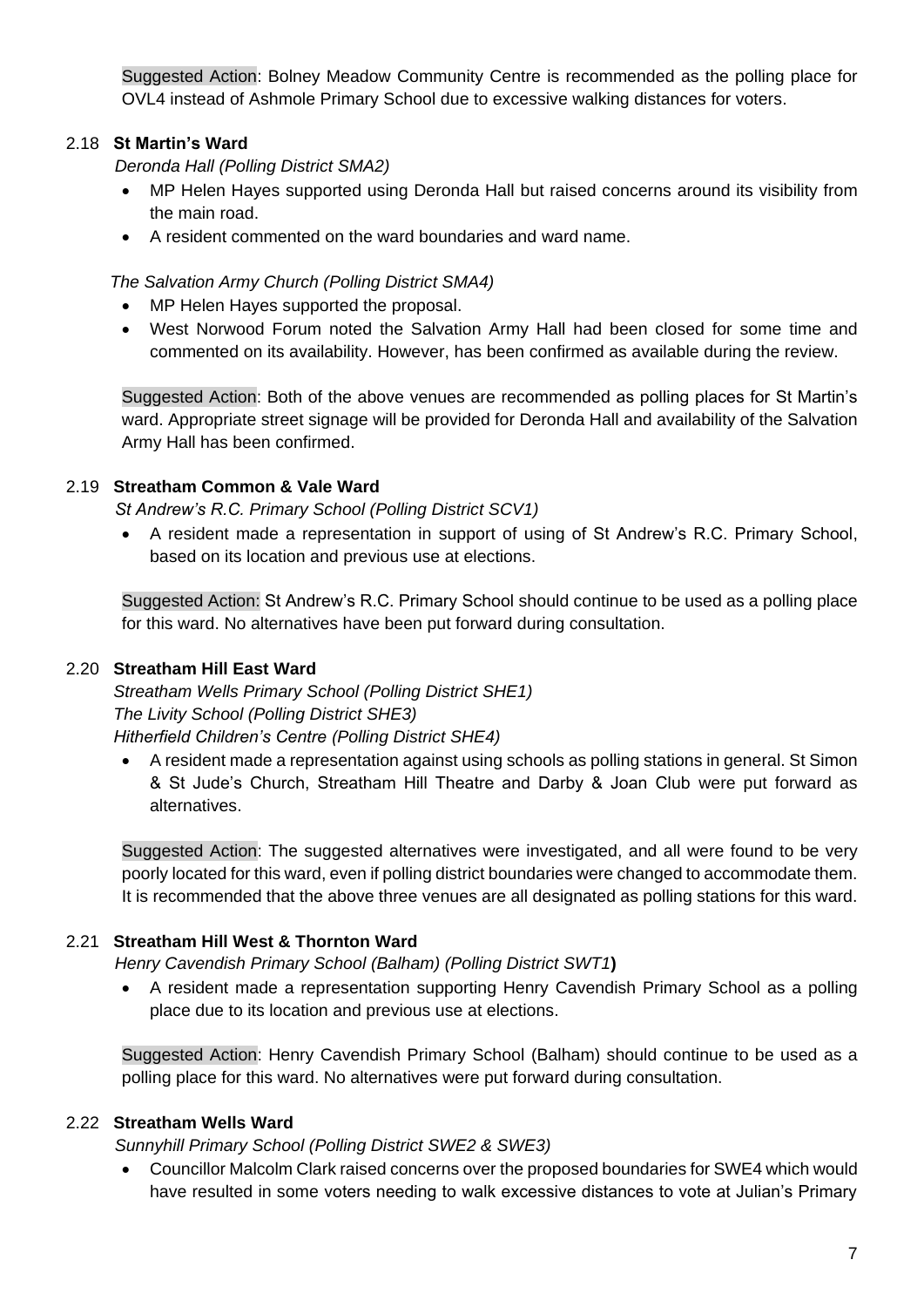School. He proposed moving several streets into poling districts SWE2 and SWE3, with those residents voting at Sunnyhill Primary School instead.

## *Julian's Primary School (Polling District SWE4)*

- As above, Councillor Malcolm Clark expressed his concerns over voter allocation at Julian's Primary School. He also suggested further consideration should be given to using a portacabin for this polling district.
- A resident also made a representation against using Julian's Primary School and suggested a portacabin or marquee could be used if no alternative premises were available.

Suggested Action: The review accepts Councillor Clark's comments regarding the initially proposed SWE4 boundaries. It is therefore recommended that Valley Road Estate and the surrounding area move into SWE2 and SWE3 polling districts as shown in the final scheme report. As stated at the outset of the review, using portacabins and other temporary structures is problematic and not desirable anywhere in the borough. It is recommended that Julian's Primary School continues as a polling place due to no suitable alternatives being available.

## 2.23 **Waterloo & South Bank Ward**

*Oasis Hub Waterloo (Polling District WSB3)*

• A resident cited Oasis Hub Waterloo as part of their representation, stated four polling stations are not sufficient for the ward and that polling stations are not accessible for disabled voters. However, assessments for this ward found all polling stations meet accessibility criteria and are within reasonable walking distance for all voters.

Suggested Action: Waterloo & South Bank is a two-member ward with a relatively low electorate. Four polling stations in total is therefore appropriate for this ward, based on the review criteria. No changes are recommended, and Oasis Hub Waterloo should continue as a polling place for WSB3.

## 2.24 **West Dulwich Ward**

## *Peabody Hill Community Centre (Polling District WED1)*

- A large number of resident representations were received against designating Peabody Hill Community Centre as a polling place for voters living in Trinity Rise and Brockwell Park Gardens. These overwhelming supported using Holy Trinity Church for this part of the ward.
- MP Helen Hayes strongly supported ward proposals overall, whilst Thurlow Park Councillors Fred Cowell, Anna Birley, and Peter Ely submitted extensive alternatives to boundaries and polling places for the whole ward, as detailed in the scheme report (Appendix A) and representations (Appendix B).

## *Rosendale Primary School (Polling District WED2)*

- Representations were made from two residents against using Rosendale Primary School for WED2 polling district. Their concern is around the school having to close and the disruption to children's education.
- MP Helen Hayes supported the proposal.
- Councillors Fred Cowell, Anna Birley, and Peter Ely suggested boundary and venue changes, as above.

## *Goodwin Hall, Chatsworth Baptist Church (Polling District WED3)*

- MP Helen Hayes supported the proposal.
- Councillors Fred Cowell, Anna Birley, and Peter Ely suggested boundary and venue changes, as above.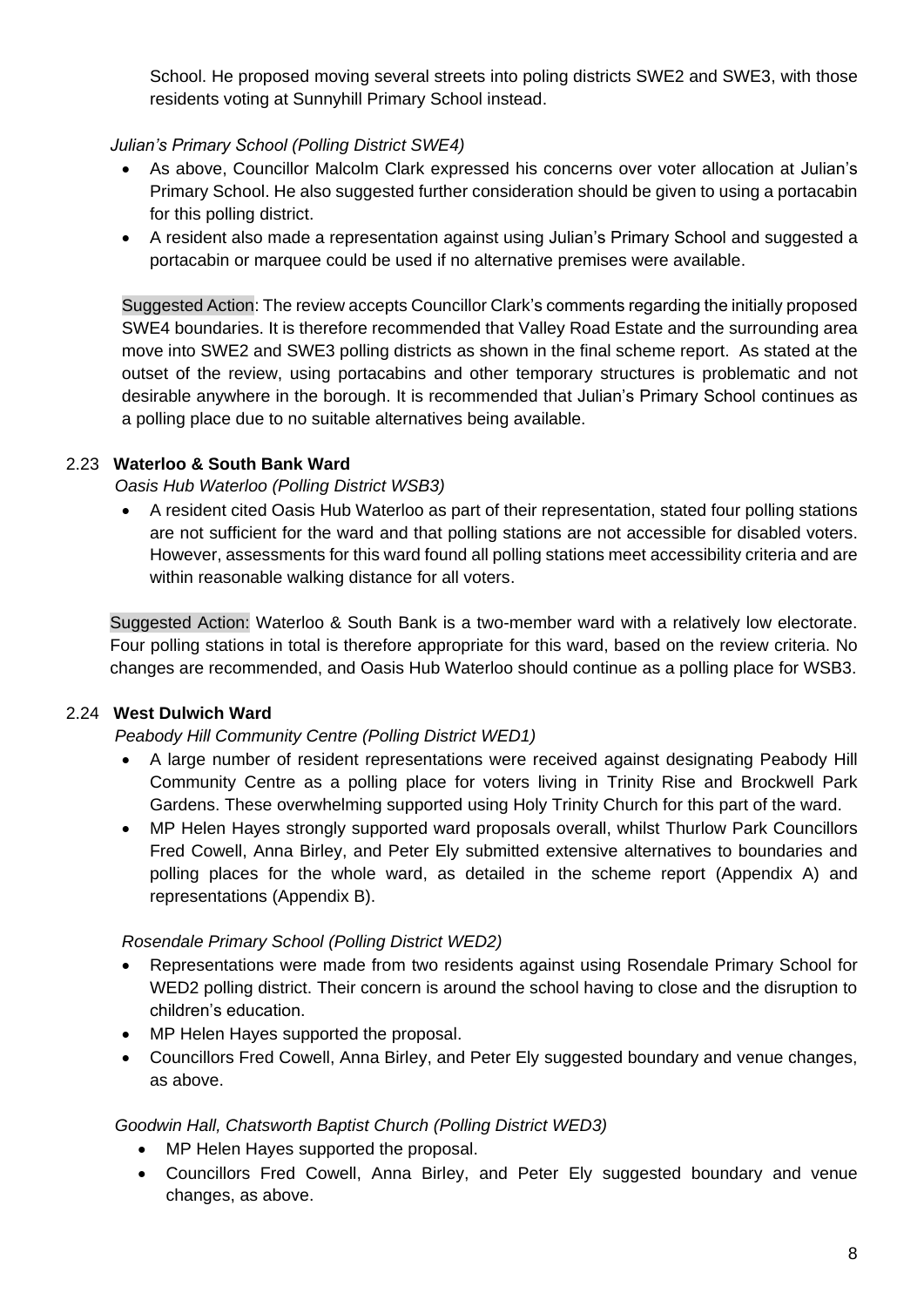*Elmworth Grove Community Hall (Polling District WED4)*

- MP Helen Hayes supported the proposal.
- Councillors Fred Cowell, Anna Birley, and Peter Ely suggested boundary and venue changes, as above.
- The West Norwood Forum supported Elmworth Grove Community Hall being used as a station.

Suggested Action: The review accepts the validity of the large number of comments regarding the initially proposed WED1 polling district. It is therefore recommended that an additional polling district is created around Holy Trinity and St Matthias Church to improve access for voters in this area. Boundaries in the revised WED2 polling district have been extended south, taking in the area around Thurlow Hill, with Peabody Hill Community Hall as designated polling place.

It is also recommended that the eastern section of the initially proposed WED3 polling district, around Ling's Coppice and Carson Road, forms part of the new WED5 polling district. This will reduce walking distances for residents who will now be allocated to vote at Elmworth Grove Community Hall instead of Goodwin Hall.

## **3. FINANCE**

- 3.1 The provision of polling stations at elections accounts for a significant part of election budgets. Costs consist of premises hire and equipment provision, as well as salary, training and travel/subsistence payments for staff working at each polling station.
- 3.2 The Returning Officer pays a market rate for private venues used as polling places. Publicly funded premises, such as schools and tenant halls, are used free of charge with a flat rate of £150 paid for expenses. All other associated costs relate to staffing and equipment for each polling station. These costs averaged £233,000 for 135 polling stations at the last two borough-wide elections in Lambeth in 2019 and 2021. This was on average £1,726 per polling station.
- 3.3 The recommended increase of 7 polling stations for future elections would incur average increased costs of £12,000, assuming costs remain at £1,726, taking total polling station costs to approximately £245,000 per election. This increase will be met from current Electoral Services budgets.

## **4. LEGAL AND DEMOCRACY**

- 4.1 The Representation of the People Act 1983 section 18D requires that local authorities designate the polling places within their Parliamentary constituencies. Under Representation of the People Act 1983 (RPA), Returning Officers have the right to use certain public buildings (including schools that receive public funds) for use as polling stations at elections.
- 4.2. Section 18B (4) of the RPA 1983 states that in conducting a review of polling places the authority must:
	- seek to ensure that all the electors in the constituency have such reasonable facilities for voting as are practicable in the circumstances;
	- seek to ensure that so far as is reasonable and practicable, the polling places they are responsible for are accessible to all electors, including those who are disabled, and when considering the designation of a polling place, must have regard to the accessibility needs of disabled persons; and,
	- must be within the area of the polling district unless special circumstances make it desirable to designate an area either wholly or partly outside of the polling district.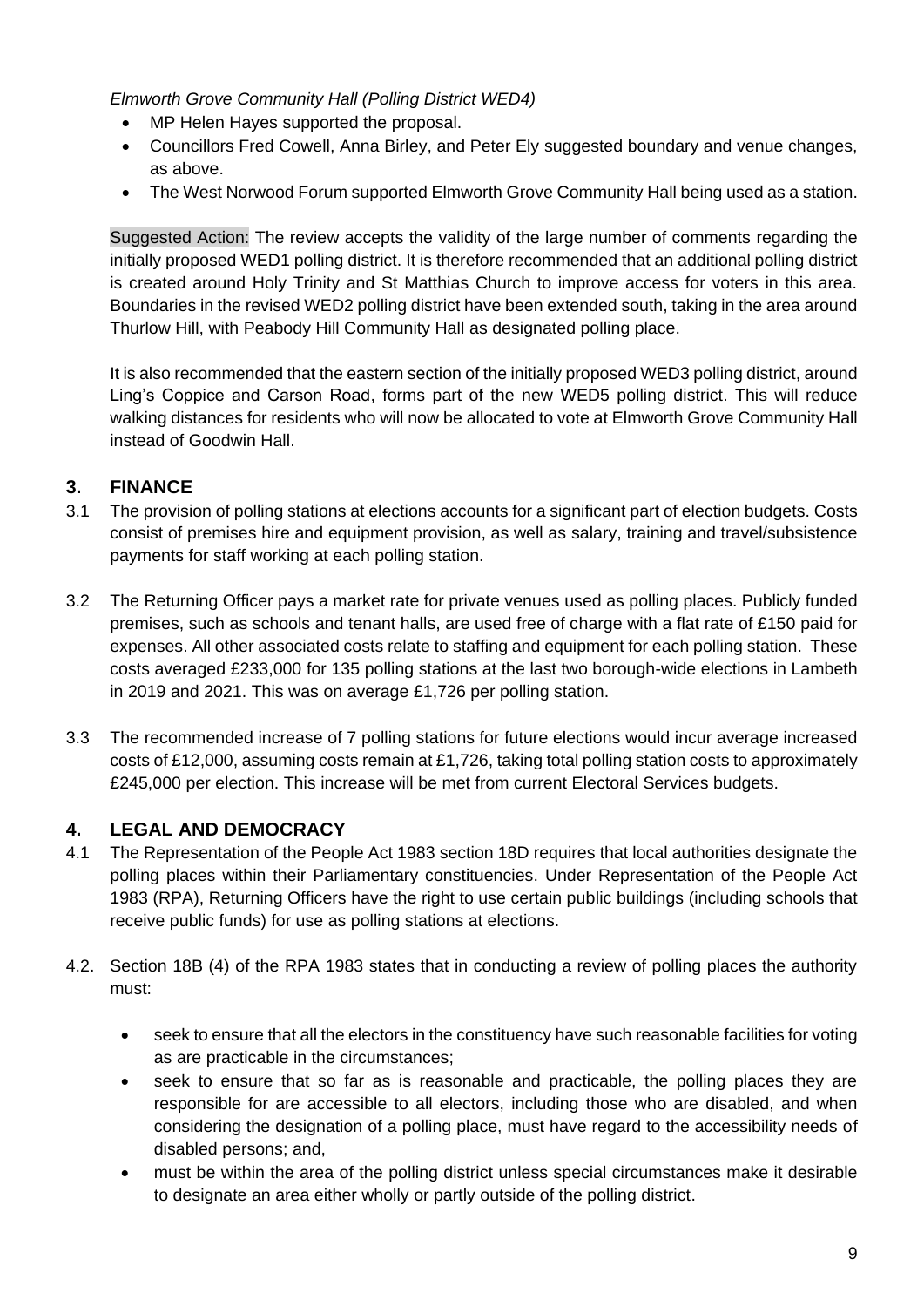4.3 There were no further comments from Democratic Services.

## **5. CONSULTATION AND CO-PRODUCTION**

5.1 In September 2021 an email was sent to all councillors, election agents and political parties, the contact for polling places and anyone who had given feedback over the past five years to ask for their views and alternative suggestions. Following the informal consultation, a formal consultation was published on 29 October with a closing date of 30 November 2021. A link to the Proposed Scheme Report and the formal notice was also sent to all of the previous consultees and anyone who had contacted us during the informal consultation, as well current and proposed polling stations and staff. The responses to the formal consultation are set out in Appendix B and the responses to the pre-consultation are detailed in Appendix C.

## **6. RISK MANAGEMENT**

6.1 The main risks that impede on the successful delivery of this project and Scheme are:

| <b>Item</b> | <b>Risk</b>                                              | Likelihood | Impact | <b>Score</b> | <b>Control Measures</b>                                                                                                                                                                                                                                                                                          |
|-------------|----------------------------------------------------------|------------|--------|--------------|------------------------------------------------------------------------------------------------------------------------------------------------------------------------------------------------------------------------------------------------------------------------------------------------------------------|
|             | Disagreement on proposed<br>polling districts & stations | 2          | 4      | 8            | Councillors were contacted<br>in regards to informal drop-<br>in<br>sessions<br>with<br>the<br>Electoral Services Team as<br>well as formally notified of<br>the formal consultation.<br>persons/groups<br>Specified<br>can make representations<br>Electoral<br>to<br>the<br>Commission on the Final<br>Scheme. |

#### **Table 1 – Risk Register**

**Key**

| Likelihood    | $\sqrt{\frac{1}{1}}$ Very Likely = 4 $\sqrt{\frac{1}{1}}$ Likely = 3 | Unlikely = $2$                            | $\sqrt{\frac{1}{1}}$ Very Unlikely = 1 |
|---------------|----------------------------------------------------------------------|-------------------------------------------|----------------------------------------|
| <b>Impact</b> | Major = $8$                                                          | Serious = 4   Significant = 2   Minor = 1 |                                        |

## **7. EQUALITIES IMPACT ASSESSMENT**

- 7.1 Following guidance from the Electoral Commission, the review has ensured that any new polling station is accessible to all voters. Individual assessment visits were conducted in line with the Electoral Commission's "Polling Place Suitability Template". This template was modified to also include guidance from SCOPE on accessibility specifics such as doorway and ramp dimensions.
- 7.2 During each consultation stage disability organisations including SCOPE UK, AGE UK, and local organisation We Are 336 were contact for feedback or guidance. No response was received from any disability organisation or forums.

## **8. COMMUNITY SAFETY**

8.1 There are no implications.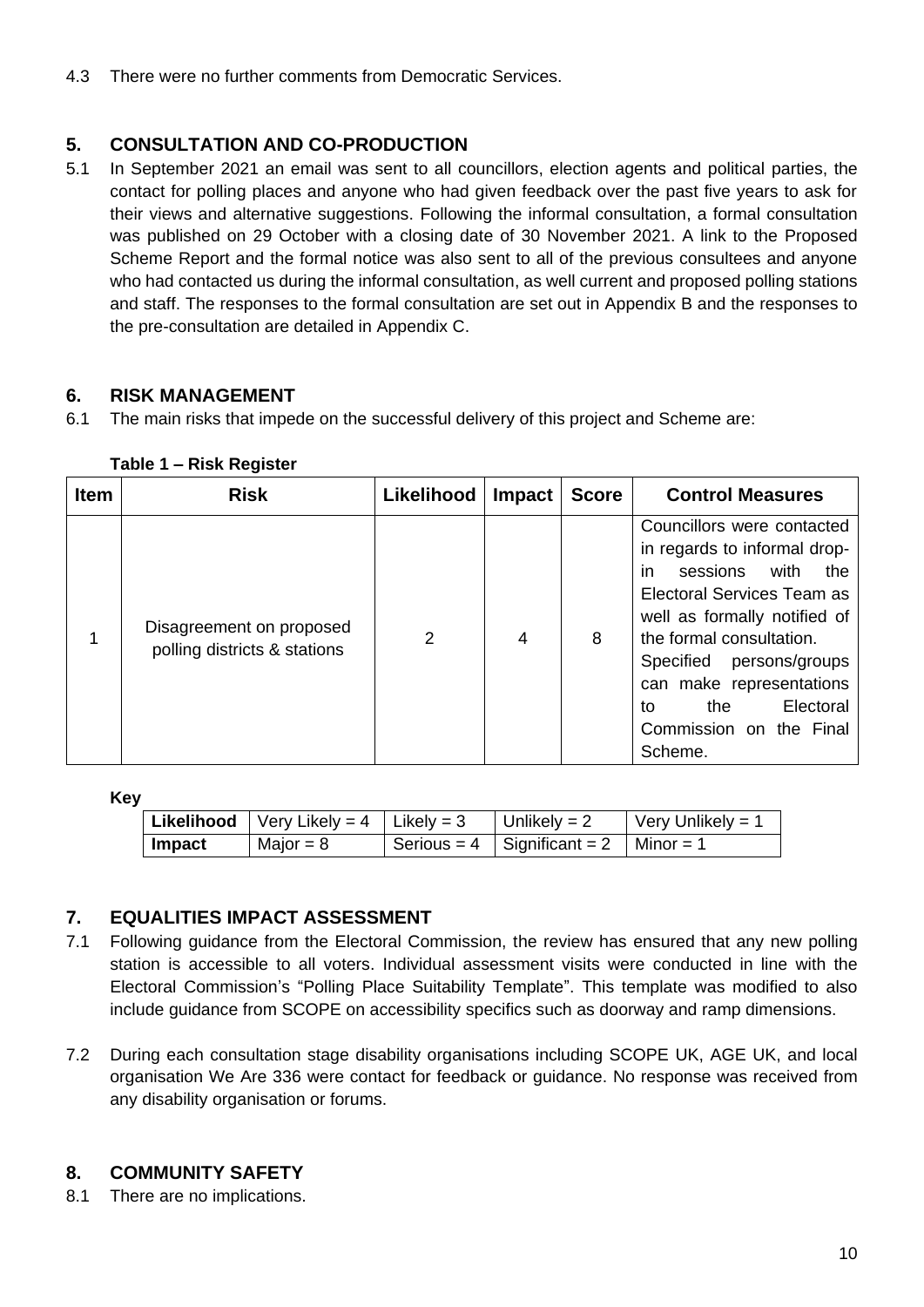## **9. ORGANISATIONAL IMPLICATIONS**

- 9.1 **Environmental** Not applicable.
- 9.2 **Health** Not applicable.
- 9.3 **Corporate Parenting** Not applicable.
- 9.4 **Staffing & accommodation** Not applicable.
- 9.5 **Responsible Procurement** Not applicable.

## **10. TIMETABLE FOR IMPLEMENTATION**

10.1 The new scheme is due to be adopted on 7 February 2022 when a revised register will be published. The new wards, as well as polling districts and polling stations will come into effect for the 5 May 2022 Borough Elections.